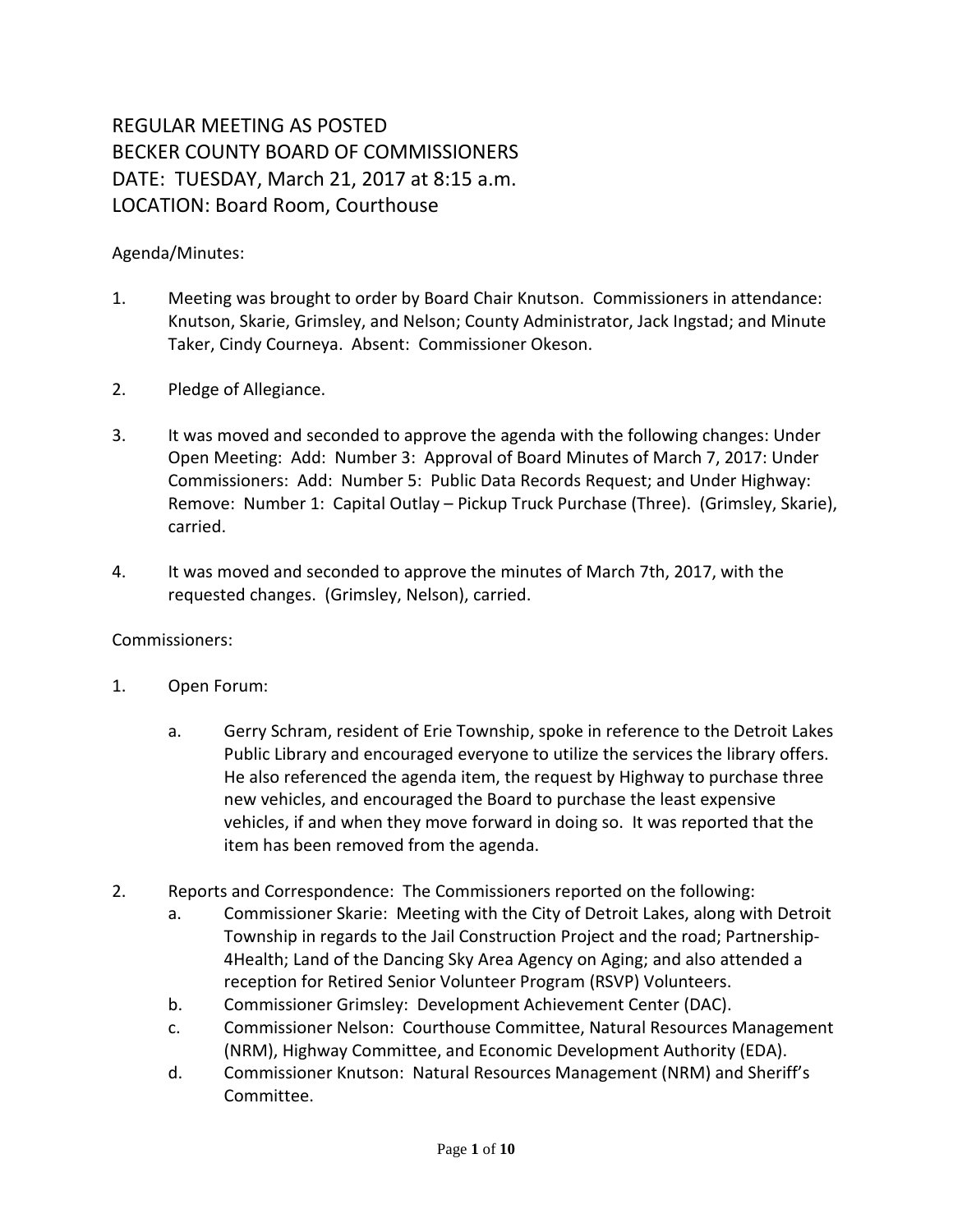- e. Commissioner Okeson: Absent.
- 3. Appointments: There were none.
- 4. It was moved and seconded to approve Resolution 03-17-2D, to advertise and hire a temporary Office Support position for the summer workload for the Becker County Extension Service. (Skarie, Nelson), carried.
- 5. Discussion was held in regards to the Public Data Records request received pertaining to the subject matter of Aquatic Invasive Species (AIS) for the years 2014 to date. County Administrator, Jack Ingstad, reported that the request is very broad and he has contacted the Information Technology (IT) Department for their assistance.

It may be necessary to track and invoice staff time back to the AIS Program, as discussed.

Finance Committee Minutes: Mary Hendrickson presented:

- 1. It was moved and seconded to approve the Regular Claims, Auditor Warrants, Over 90- Day, Additional, and Human Services Claims, as presented:
	- a. Auditor Warrants (Tuesday Bills):
		- i.  $03/07/2017$ , in the amount of \$19,892.20 03/14/2017, in the amount of \$35,128.00 for a total amount of  $\frac{55,020.20}{5}$

#### b. Over 90-Day Claims:

- i. Anytime Towing, in the amount of \$125.00 (for seized ExMark lawnmower).
- ii. Fabwurx, Inc., in the amount of \$6,900.00 (corrected invoice from December 2016).
- iii. Olympic Sales, Inc., in the amount of  $\frac{2}{5}$  61.87 (invoice was misplaced).
- iv. Perham Health in the amount of \$120.00 (balance due after insurance payment).
- v. Software House International, in the amount of \$446.00 (invoice was misplaced).
- c. Additional Claims:
	- i. Curt Schmoll meal reimbursement, in the amount of  $\frac{2}{3}$  30.00 (to cover two days of training).
	- ii. MN Department of Corrections in the amount of  $\frac{1}{2}$  77,399.49 (corrected invoice for 6 months reimbursement).
	- iii. Enterprise Rent-a-Car in the amount of  $\frac{2}{5}$  2,899.72 (request to add February lease fee to claims).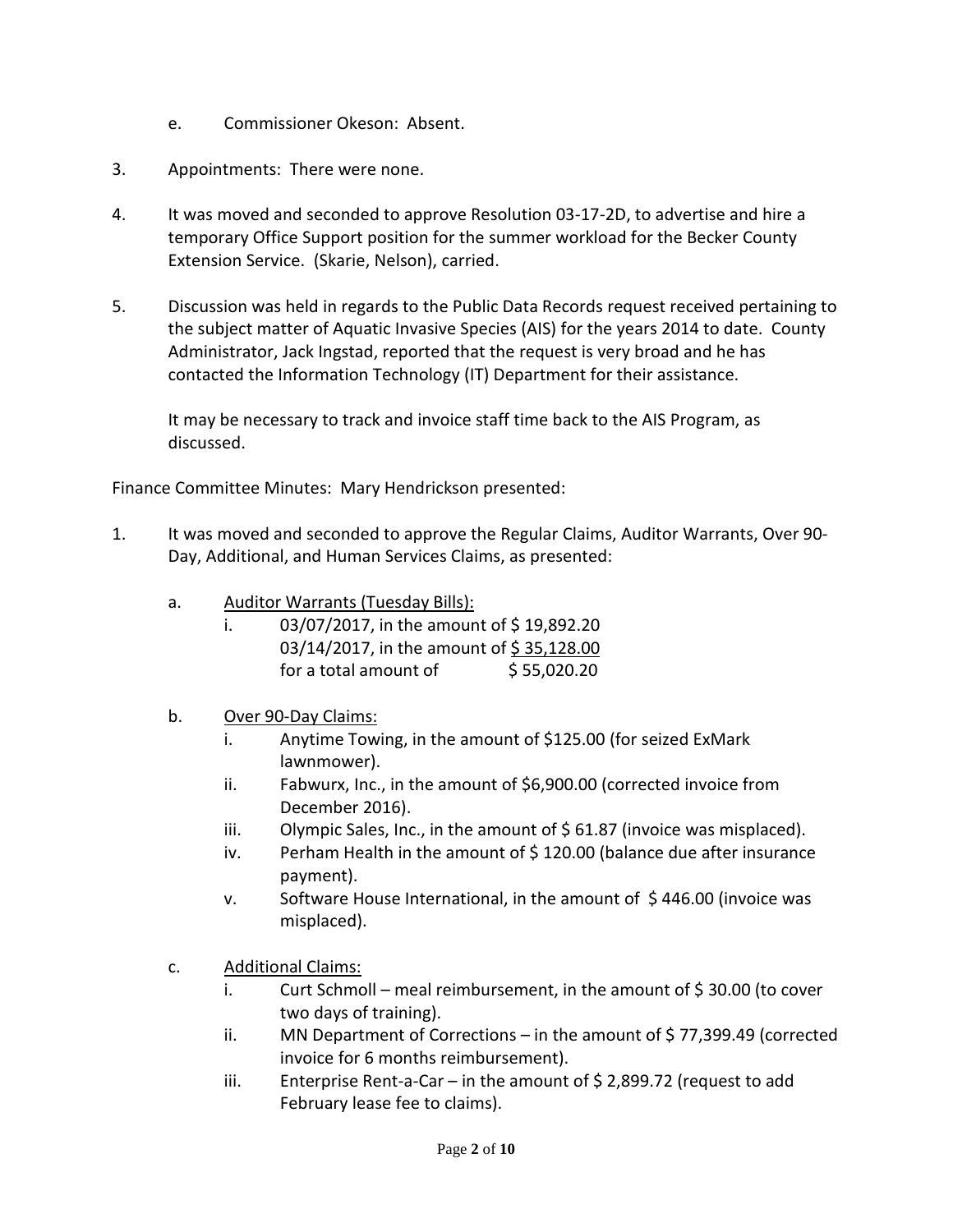## d. Human Services Claims:

i. Human Services, Community Health, and Transit, as presented.

(Nelson, Skarie), carried.

Auditor-Treasurer: Mary Hendrickson presented:

- 1. Licenses & Permits:
	- a. It was moved and seconded to approve Resolution 03-17-2C, the Gambling Application for Exempt Permit to conduct a Raffle for the Cormorant Lions Club on May 13, 2017, for operations at the Cormorant Community Center, 10929 County Highway 5, Pelican Rapids, MN, in Cormorant Township. (Nelson, Grimsley), carried.
	- b. It was moved and seconded to approve the Wine/Strong Beer License Renewal for Ella Marie's Café & Collectibles – Ella Marie's LLC – Cormorant Township (No Strong Beer). (Skarie, Nelson), carried.
	- c. It was moved and seconded to approve the Liquor On-Sale (including Sunday) License Renewal for the following:
		- i. M & K Enterprises Pit 6-11 Lake Eunice Township;
		- ii. The Cormorant Pub, Inc. DBA: The Pub Patricia J. Maloney Cormorant Township;
		- iii. Townsquare Beverage, LLC WeFest Lakeview Township. (Skarie, Grimsley), carried.
	- d. It was moved and seconded to approve the Liquor Off-Sale License Renewal for the following:
		- i. Fisher Properties of Cormorant, Inc. Cormorant Bottle Shop Cormorant Township;
		- ii. Richwood Off-Sale, Inc. Jon Johnson Richwood Township. (Nelson, Skarie), carried.
	- e. It was moved and seconded to approve the 3.2 On/Off Sale License Renewal for the following:
		- i. The Hideaway Resort Alan Chirpich Shell Lake Township;
		- ii. Whaley's Resort & Campground, LLC Nathan or Mitchell Lauwagie Round Lake Township;
		- iii. Townsquare Beverage, LLC WeFest Lakeview Township.
		- (Grimsley, Nelson), carried.
	- f. It was moved and seconded to approve the Tobacco License Renewal for Strawberry Lake Store – Sugar Bush Township. (Grimsley, Nelson), carried.
- 2. It was moved and seconded to accept the February 2017 Cash Comparison and Investment Summary, as presented. (Grimsley, Nelson), carried.
- 3. It was moved and seconded to approve the purchase of a new Vision Screener, as presented, for the Department of Motor Vehicle, at a cost of 935.00 from Stereo Optical Company, Inc., Chicago, IL. (Grimsley, Skarie), carried. It is noted that this is required equipment for driver's license eye exams and is a budgeted item.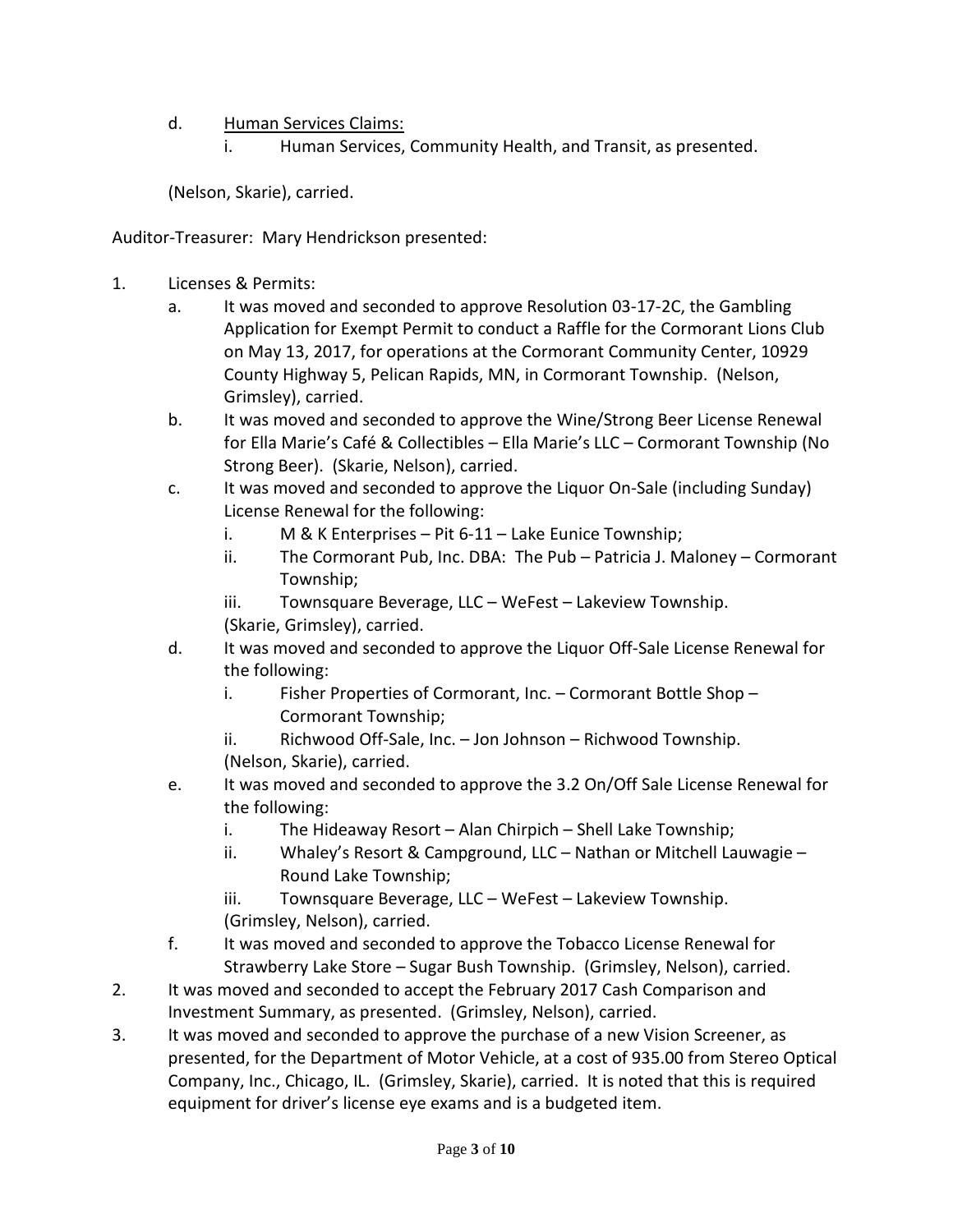Mahube-Otwa Community Action Partnership, Inc. – Liz Kuoppala, Executive Director, and Marcia Otte, Family Development Director presented:

1. It was moved and seconded to approve Resolution 03-17-2A, that the Becker County Board of Commissioners supports the Mahube-Otwa Community Action Partnership, Inc., "Family Homeless Prevention and Assistance Program" (FHPAP). (Skarie, Nelson), carried.

Becker County Historical Society & Museum: Becky Mitchell, Executive Director, presented:

1. Ms. Mitchell provided an update on activities of the Becker County Historical Society & Museum, with it noted that they are now incorporating science related displays and activities to the museum, to make it more inclusive for children. She commented on the exploration of moving the museum to the Becker County Minimum Security Facility and also noted the addition of a \$5.00 admission fee for adults to the museum, for nonmembers only. An invitation was also extended to the commissioners to visit the museum for a tour of the Smithsonian Exhibit currently on display until April 8, 2017.

County Attorney: County Attorney, Tammy Merkins presented:

- 1. It was moved and seconded to approve Resolution 03-17-2B, to either hire from the previous list of qualified attorney candidates or advertise, interview and hire one (1) full-time Assistant County Attorney. (Skarie, Grimsley), carried.
- 2. The Public Data Records request was also discussed with County Attorney, Tammy Merkins. As far as the timeline, it was noted that the request should be completed within a "reasonable" amount of time. It was also reported that all data needs to be reviewed and redacted, in accordance with MN State Statute. Ms. Merkins will followup on timeline requirements for a larger, more broad request such as this.

Highway: Jim Olson presented:

1. It was moved and seconded to approve Amendment Number 1 to the MnDOT Construction Agreement (Contract No. 1002905-1), for work related to TH59/ County Road 155, to allow for reimbursement of a lump sum of \$3,000 in railroad flagging charged by CP Railway, to be paid by the County to MnDOT, with the total cost at \$7,351.31 (\$3,000 – flagging fees, and \$4,351.31 - construction fees); and to authorize the Becker County Engineer to amend the agreement, as presented; and for the Board Chair and County Administrator to execute said amendment. (Grimsley, Skarie), carried.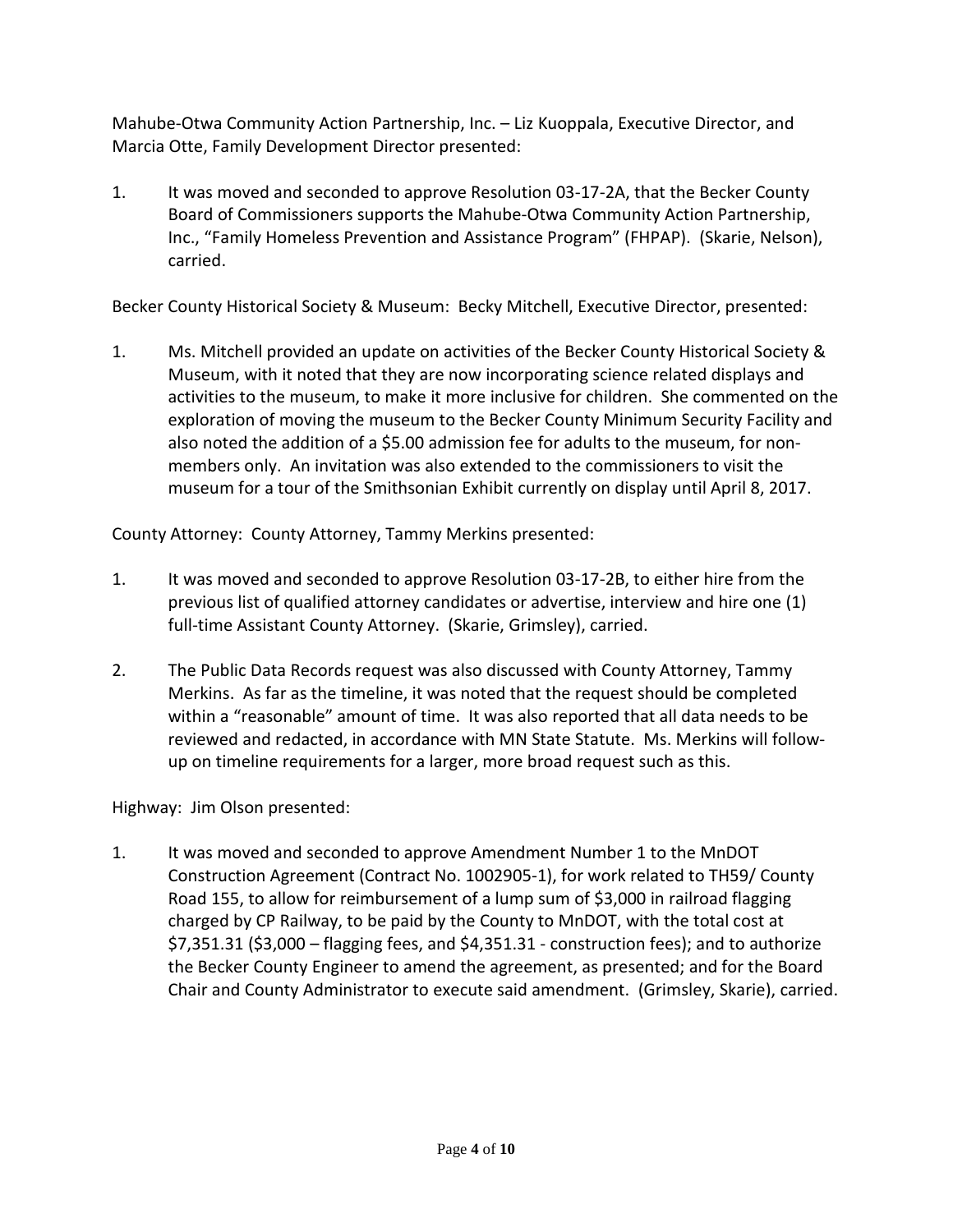Land Use Department – Natural Resources Management (NRM): Steve Skoog and Dan McLaughlin presented:

- 1. It was moved and seconded to add to the agenda, Gravel Sale at Rooney's Pit in Forest Township to Current Owner. (Grimsley, Skarie), carried.
- 2. It was moved and seconded to approve the direct sale of NRM County gravel at Rooney's Pit in Forest Township to current owner, Pat Sweeney, for a total of 2,000 cubic yards at \$3.50 per cubic yard, for a total amount of \$7,000. (Grimsley, Skarie), carried. It was noted that NRM will use the proceeds to purchase 2,000 cubic yards of gravel from the Highway Department when needed for road maintenance.
- 3. It was moved and seconded to approve the list of Timber Tracts (Tracts 1 through 9), as presented, for the Becker County Timber Sale Auction on Friday, April 14, 2017. (Skarie, Grimsley), carried.
- 4. It was moved and seconded to accept the low quote from Meadowland Surveying for an amount up to \$3,200, to provide surveying services for a portion of county owned property located in the Northeast Quarter of the Northwest Quarter of Section 17-141- 38 in Round Lake Township, to allow for future easements and sale to adjoining owners for legal access, with survey and deed costs part of the sale price to each landowner, and with the award pending a commitment from all the landowners. (Grimsley, Skarie), carried.
- 5. It was moved and seconded to accept the low quote from Midway Ford, Roseville, MN for the purchase of one (1) 2017 Ford Extended Cab Pickup for the NRM Department, in the amount of \$23,587.76, along with transfer fees of \$1,667.95, for a total cost of \$25,255.71. (Grimsley, Skarie), carried.
- 6. It was moved and seconded to approve the Natural Resources Management (NRM) Water Access Improvements, for predetermined recreational sites recommended by the Recreational Advisory Committee (RAC) and approved by the NRM Committee, to include the purchase of four (4) Fire Ring/Grills, Four (4) Picnic Tables, and two (2) Rollin Docks, with the exception of one (1) Swim Raft, for a total cost of \$9,483.00, and with the cost covered by the Recreation Fund. (Grimsley, Skarie), carried.
- 7. It was moved and seconded to approve the request to solicit and secure Satellite Quotes, for supply and maintenance of portable toilets, to be located at select public accesses and/or parks in Becker County, as presented. (Grimsley, Skarie), carried.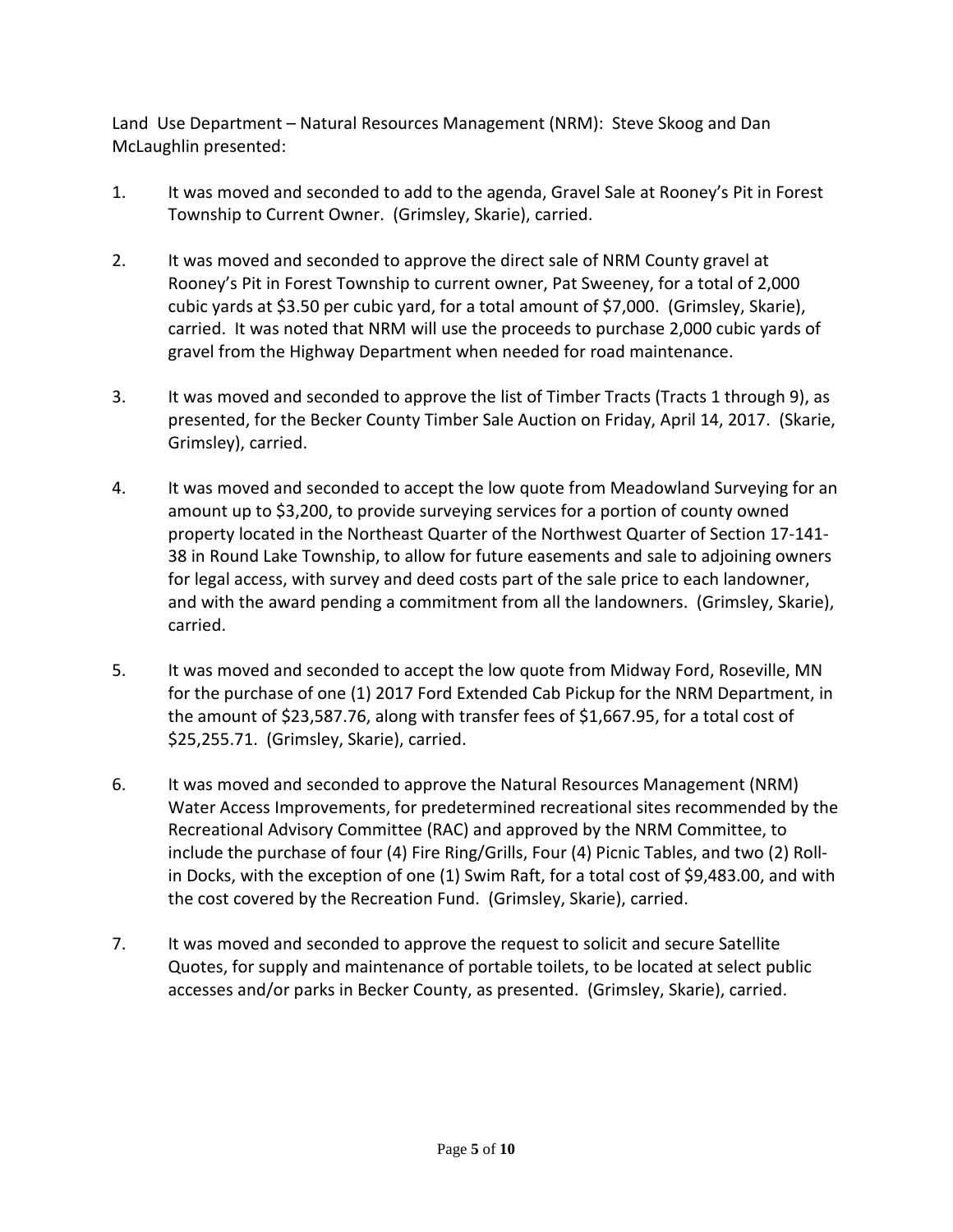Land Use Department – Planning & Zoning: Steve Skoog and Dylan Ramstad-Skoyles presented:

1. It was moved and seconded to concur with the Planning Commission (March 13, 2017), to approve the request submitted by Jon Nettleton, for a Conditional Use Permit (CUP) to sell flowers, vegetables, and puppies, for the project located at 13895 County Hwy. 4, in Lark Park, MN, with adoption of the following findings and to limit the total number of adult dogs to ten (10).

Jon Nettelton has submitted a Conditional Use Application to sell flowers, vegetables and puppies. Chapter eight section eleven part F of the zoning ordinance outlines six findings and criteria for approving a conditional use. The Planning Commission has reviewed the application and makes the following recommendations:

a. **Affect on surrounding property.** That the conditional use will not harm the use and enjoyment of other property in the immediate vicinity for the purposes already permitted, nor substantially diminish or impair property values within the immediate vicinity.

The applicant has indicated that they will not be kenneling nor doing any dog care except for their own dogs. They also want to sell flowers and vegetables a few months of the year. The Commission feels that this will result in limited amounts of traffic for a few months of the year. The property is large with few neighbors in the immediate vicinity. These conclusions lead the Commission to believe that this use will not harm any of the neighboring properties.

b. **Affect on orderly, consistent development.** That establishing the conditional use will not impede the normal, orderly development and improvement of surrounding vacant property for uses predominant in the area.

The proposed use should not affect any area development in the future.

c. **Adequate facilities.** That adequate utilities, access roads, drainage and other necessary facilities have been or are being provided.

Yes, the property is easily accessible.

d. **Adequate parking.** That adequate measures have been or will be taken to provide sufficient off-street parking and loading space to serve the proposed use.

The property has adequate parking.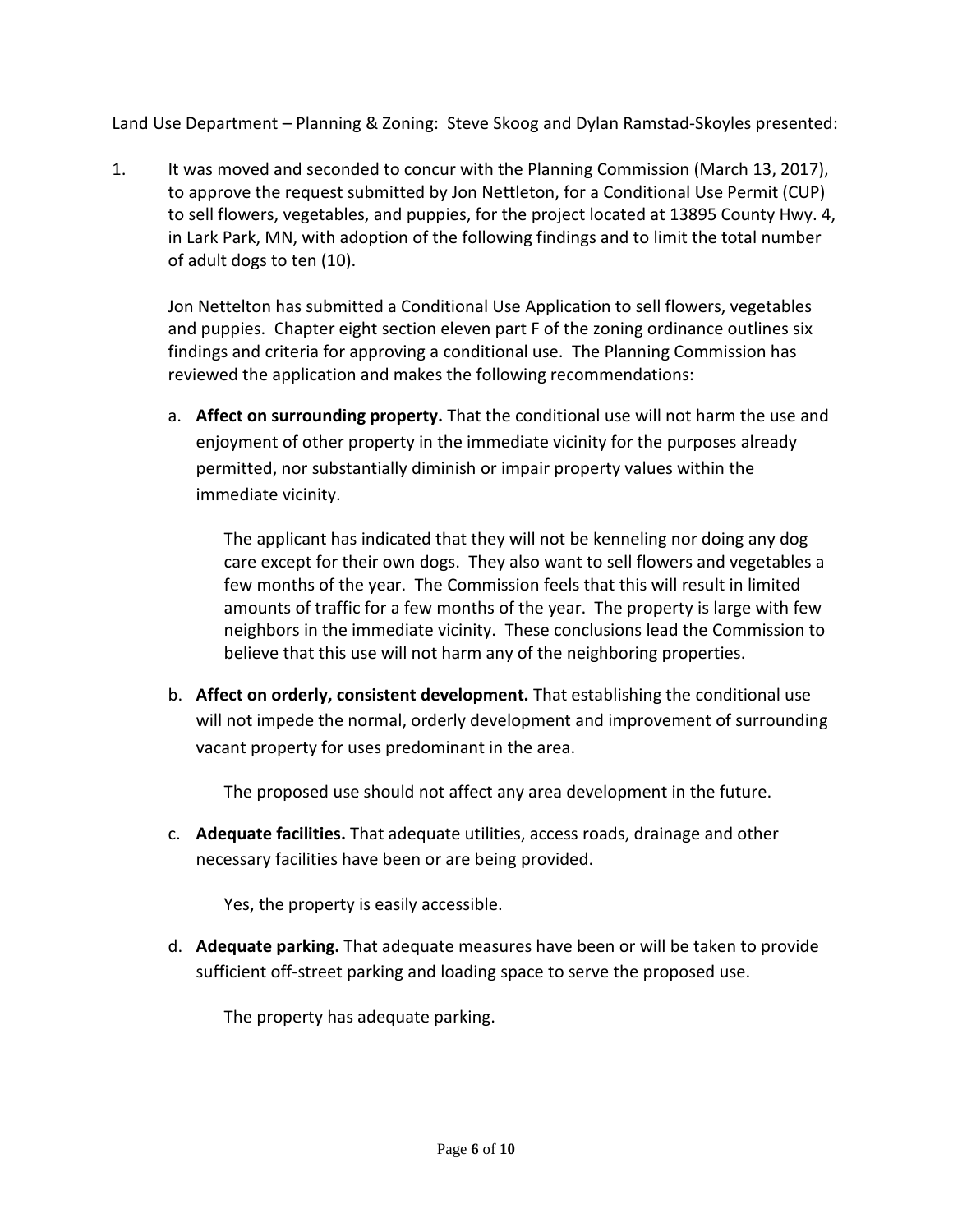e. **Not a nuisance.** That adequate measures have been or will be taken to prevent or control offensive odor, fumes, dust, noise and vibration, so none of these will constitute a nuisance, and to control lighted signs and other lights so that no disturbance to neighboring properties will result.

The sale of flowers and vegetables will not be a nuisance unless there are a large amount of customers which can be mitigated by limiting the hours and having adequate parking. There are not residences in the immediate vicinity which should also mitigate any noise from the puppies and customers. There is also a large amount of trees to provide a noise buffer.

- f. **Additional criteria for shoreland areas.** In Shoreland areas, it shall be found that adequate measures have been or will be taken to assure that:
	- i. **Pollution.** Soil erosion or other possible pollution of public waters will be prevented, both during and after construction; Property is not on public water.
	- ii. **View from public waters.** That the visibility of structures and other facilities as viewed from public waters will be limited;

Property is not on public water and is heavily wooded.

iii. **Adequate utilities.** That the site has an adequate water supply and on-site sewage treatment;

Yes.

iv. **Watercraft.** That the types, uses, and number of watercrafts that the project will generate can be safely accommodated.

Not on a public water.

(Grimsley, Skarie), carried.

2. It was moved and seconded to concur with the Planning Commission (March 13, 2017), to approve the request submitted by Singrid Lindsay, 35046 Hwy. 34, Ogema, MN, for a Conditional Use Permit (CUP) to build a wireless facility to include a 309 foot lattice tower, 10X14 foot equipment platform, and a 43X53 foot chain link fence, with the project located at Cherry Lake Road, and with adoption of the following findings:

Sigrid Lindsay has submitted a Conditional Use Application to build a wireless facility. Chapter eight section eleven part F of the zoning ordinance outlines six findings and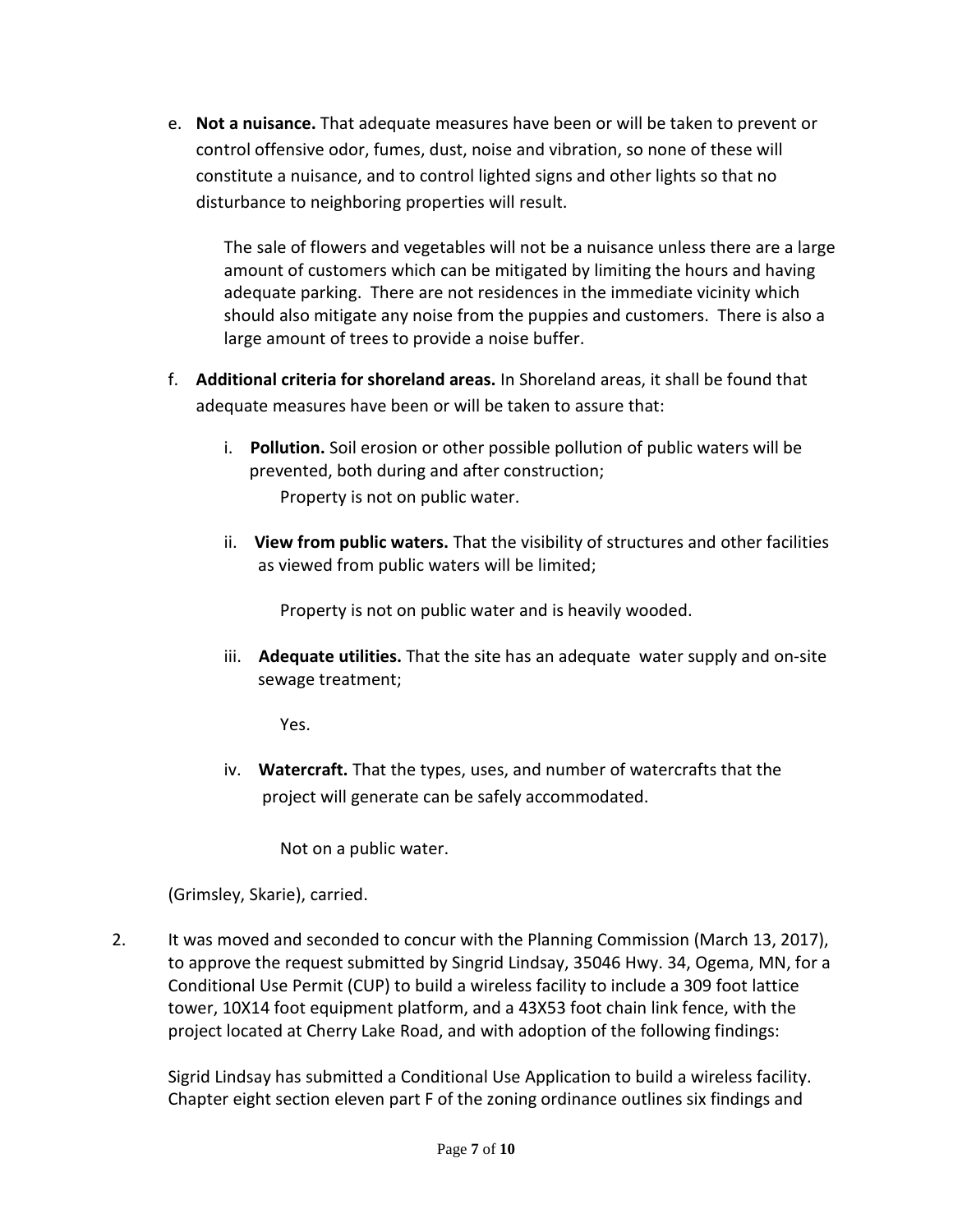criteria for approving a conditional use. The Planning Commission has reviewed the application and makes the following recommendations:

a. **Affect on surrounding property.** That the conditional use will not harm the use and enjoyment of other property in the immediate vicinity for the purposes already permitted, nor substantially diminish or impair property values within the immediate vicinity.

The construction of the tower will not increase traffic in the area nor will it change the fundamental use of the property. This construction should not change any of the current activities and uses of the properties in the area.

b. **Affect on orderly, consistent development.** That establishing the conditional use will not impede the normal, orderly development and improvement of surrounding vacant property for uses predominant in the area.

Nothing should change due to the construction of the tower.

c. **Adequate facilities.** That adequate utilities, access roads, drainage and other necessary facilities have been or are being provided.

Yes, the property is easily accessible.

d. **Adequate parking.** That adequate measures have been or will be taken to provide sufficient off-street parking and loading space to serve the proposed use.

Parking is not an issue with this application as it is construction of a tower and parking is not needed for this use.

e. **Not a nuisance.** That adequate measures have been or will be taken to prevent or control offensive odor, fumes, dust, noise and vibration, so none of these will constitute a nuisance, and to control lighted signs and other lights so that no disturbance to neighboring properties will result.

The construction of a tower should not create a nuisance as none of the potential nuisances listed nor can the Commission think of any others that will be created by its construction.

- f. **Additional criteria for shoreland areas.** In shoreland areas, it shall be found that adequate measures have been or will be taken to assure that:
	- i. **Pollution.** Soil erosion or other possible pollution of public waters will be prevented, both during and after construction;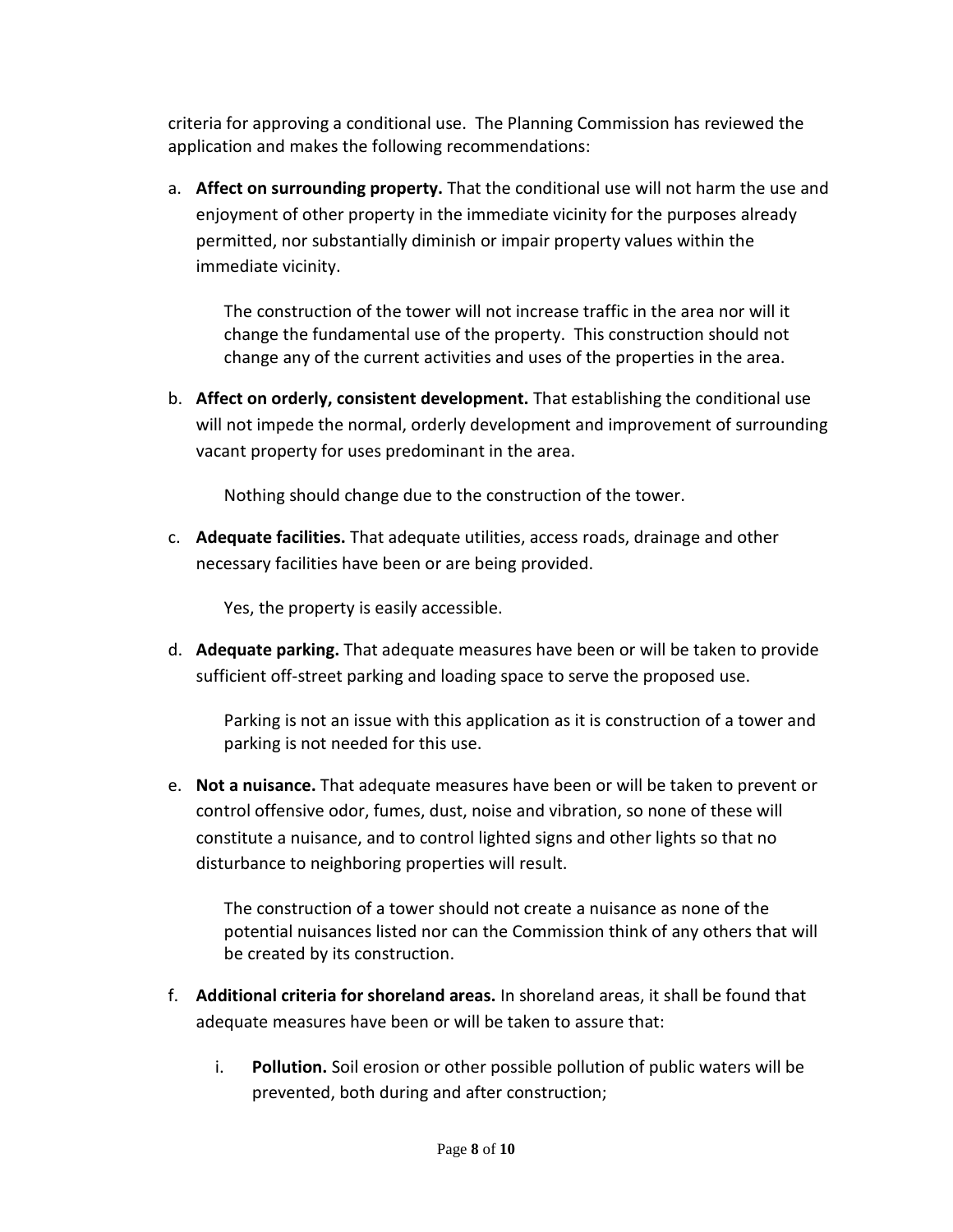Yes, this is not applicable to the application.

ii. **View from public waters.** That the visibility of structures and other facilities as viewed from public waters will be limited;

> The view should be limited as the construction is not on the public water and is located in a forested area.

iii. **Adequate utilities.** That the site is adequate for water supply and on-site sewage treatment; and

Yes, this is not applicable to the application.

iv. **Watercraft.** That the types, uses, and number of watercrafts that the project will generate can be safely accommodated.

Yes, this is not applicable to the application.

(Grimsley, Skarie), carried.

3. It was moved and seconded to concur with the Planning Commission (March 13, 2017), to approve the request submitted by Mattson, Bros., Inc., for a Conditional Use Permit (CUP) to build a wireless facility, to include a 259 foot self-supported lattice tower, a 10X14 foot equipment platform, and a 42X66 foot chain link fence, for the project located at 12309 County Hwy. 14 in Lake Park, MN, and with the adoption of the following findings:

Mattson Bros Inc. has submitted a Conditional Use Application to build a wireless facility. Chapter eight section eleven part F of the zoning ordinance outlines six findings and criteria for approving a conditional use. The Planning Commission has reviewed the application and makes the following recommendations:

a. **Affect on surrounding property.** That the conditional use will not harm the use and enjoyment of other property in the immediate vicinity for the purposes already permitted, nor substantially diminish or impair property values within the immediate vicinity.

The construction of the tower will not increase traffic in the area nor will it change the fundamental use of the property. This construction should not change any of the current activities and uses of the properties in the area.

b. **Affect on orderly, consistent development.** That establishing the conditional use will not impede the normal, orderly development and improvement of surrounding vacant property for uses predominant in the area.